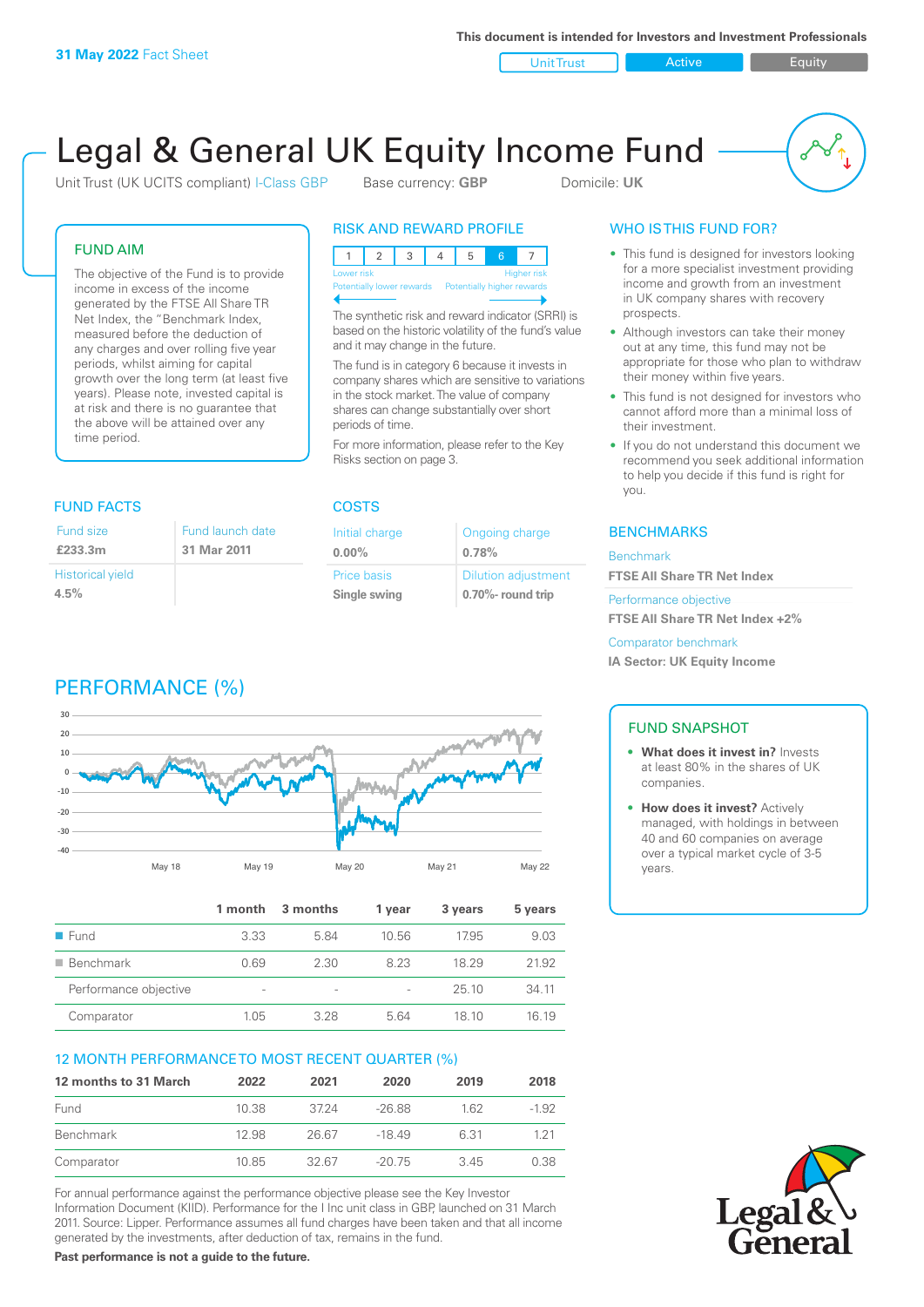# Legal & General UK Equity Income Fund

Unit Trust (UK UCITS compliant) I-Class GBP

## PORTFOLIO BREAKDOWN

All data source LGIM unless otherwise stated. Totals may not sum due to rounding.

#### COUNTRY (%)

| $\mathbf{R}$ | United Kingdom | 100.0 |
|--------------|----------------|-------|
|--------------|----------------|-------|

| <b>MARKET CAPITALISATION (%)</b> |      |
|----------------------------------|------|
| $\blacksquare$ Large             | 83.5 |
| ■ Mid                            | 14.0 |
| ■ Small                          | 0.3  |
| $\blacksquare$ Micro             |      |

■ Cash and Equivalents 2.2



#### TOP 10 HOLDINGS (%)

| ВP                              | 5.9 |
|---------------------------------|-----|
| Shell                           | 54  |
| <b>BAE Systems</b>              | 3.7 |
| Rio Tinto                       | 3.6 |
| GSK                             | 35  |
| Astra7eneca                     | 3.3 |
| Standard Chartered              | 3.3 |
| <b>British American Tobacco</b> | 32  |
| Unilever                        | 3.2 |
| <b>Barclays</b>                 | 31  |
|                                 |     |

#### TOP SECTOR OVER/UNDERWEIGHTS (%)

|                               | Fund | <b>Relative</b> |  |
|-------------------------------|------|-----------------|--|
| Telecommunications            | 5.8  | 3.6             |  |
| Unclassified                  | 2.7  | 27              |  |
| <b>Consumer Discretionary</b> | 13.2 | 2.5             |  |
| Energy                        | 12.3 | 1 <sub>0</sub>  |  |
| Real Estate                   | 4.1  | 1 <sub>0</sub>  |  |
| Technology                    | 0.0  | $-1.3$          |  |
| Utilities                     | 2.2  | $-1.4$          |  |
| <b>Consumer Staples</b>       | 13.5 | $-17$           |  |
| <b>Basic Materials</b>        | 6.4  | $-2.3$          |  |
| Health Care                   | 6.8  | -4 6            |  |

#### TOP 5 STOCK OVER/UNDERWEIGHTS (%)

|                           | <b>Fund</b> | <b>Relative</b> |  |
|---------------------------|-------------|-----------------|--|
| <b>BAE Systems</b>        | 3.7         | 2.7             |  |
| <b>Standard Chartered</b> | 3.3         | 2.6             |  |
| <b>BP</b>                 | 5.9         | 2.5             |  |
| <b>BHP Group Ltd</b>      | 2.4         | 2.4             |  |
| <b>BT</b> Group           | 2.9         | 2.3             |  |
| Shell                     | 5.4         | $-2.2$          |  |
| Glencore                  | 0.0         | $-2.8$          |  |
| AstraZeneca               | 3.3         | $-3.4$          |  |
| Diageo                    | 0.0         | $-3.5$          |  |
| <b>HSBC Holdings</b>      | 0.7         | $-3.8$          |  |



### ANDREW KOCH

Andrew joined LGIM in August 2014 and is a Fund Manager in the Global Income team. He joined from the in-house pension scheme at BAE Systems, where he was head of the European equities team, and a member of the asset allocation committee. Previously, he managed European equities for institutional and retail funds at Henderson Global Investors and HSBC Asset Management. He started his career at Phillips & Drew in 1992, where he spent 10 years investing in UK, European and Japanese Equities. He has an MA in PPE from New College, Oxford. Andrew is a CFA charterholder (since 1998) and an ASIP.